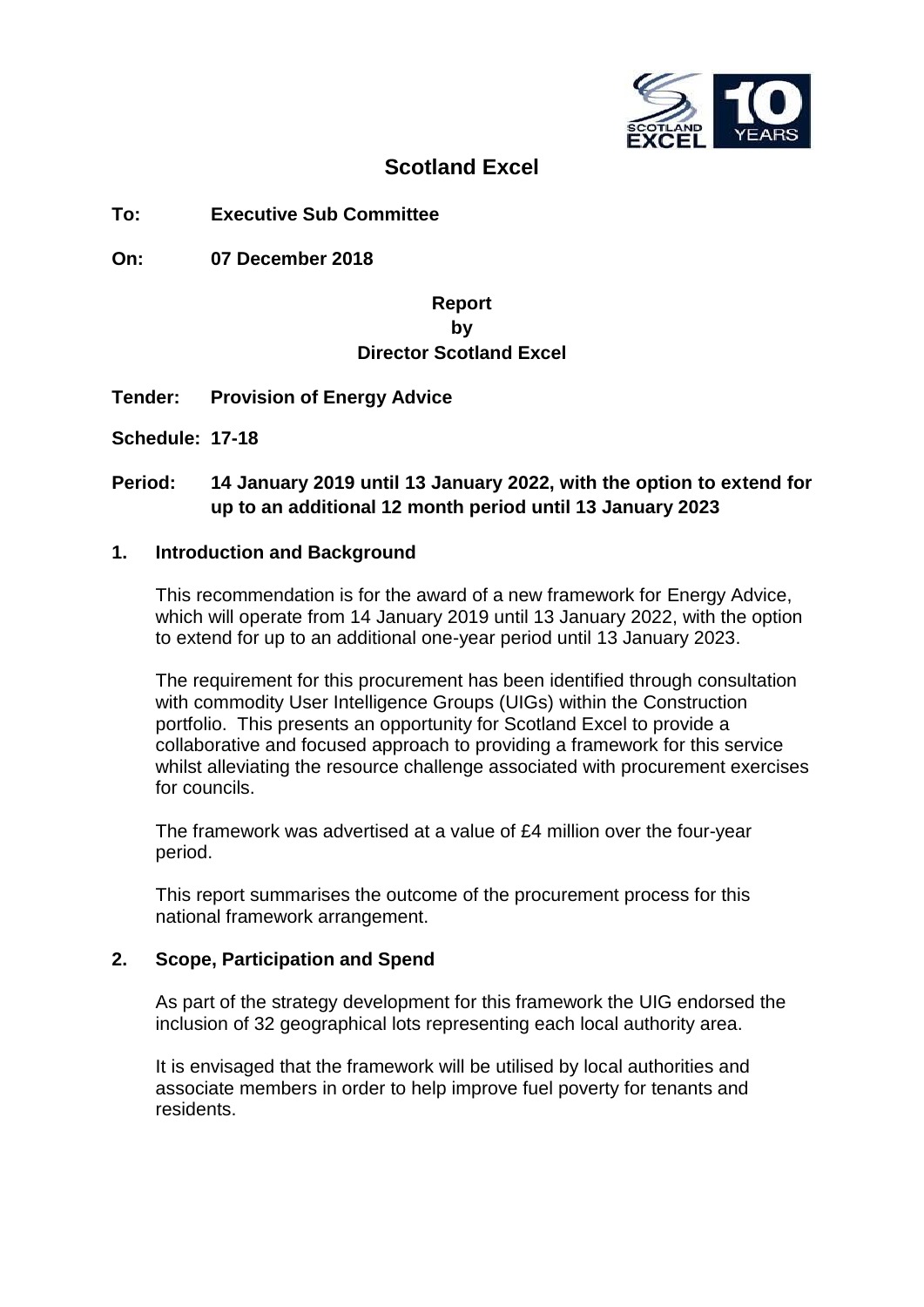## **3. Procurement Process**

A Prior Information Notice (PIN) was published on 23 July 2018 with 29 companies expressing an interest in the opportunity. As a result of these expressions of interest, 11 meetings were held with potential suppliers to discuss the scope of the framework.

As a matter of best practice and to ensure that the framework aligned with local authority requirements, consultation was conducted to understand their service requirements.

To ensure maximum competition an open tender process was used, and this was advertised on the Official Journal of the European Union and the Public Contracts Scotland portal on 28 September 2018. The tender process was conducted using the Public Contracts Scotland Tender (PCS-T) system.

The procurement process followed a two-stage tendering procedure. Stage one, Qualification, was conducted using the European Single Procurement Document (ESPD). Within the ESPD, tenderers were required to answer a set of exclusionary questions along with providing details and/or acknowledgement of insurance, financial standing, quality management, health and safety, and environmental management policies and/or procedures.

At the second stage of the process, offers were evaluated against the following criteria and weightings for all lots:

| Commercial       | 70% |
|------------------|-----|
| <b>Technical</b> | 30% |

Tenderers were required to indicate which lots that they were bidding for. As the tender was lotted geographically, this also indicated an ability to service.

Tenderers were invited to bid on the following basis;

- In the Commercial Section, a price was requested for an initial home visit lasting up to 2 hours with examples of the type of areas expected to be covered within the visit detailed in the specification;

- In the Technical Section, as outlined in Figure 1, scored method statements on contract management & customer service, fair work practices and community benefits.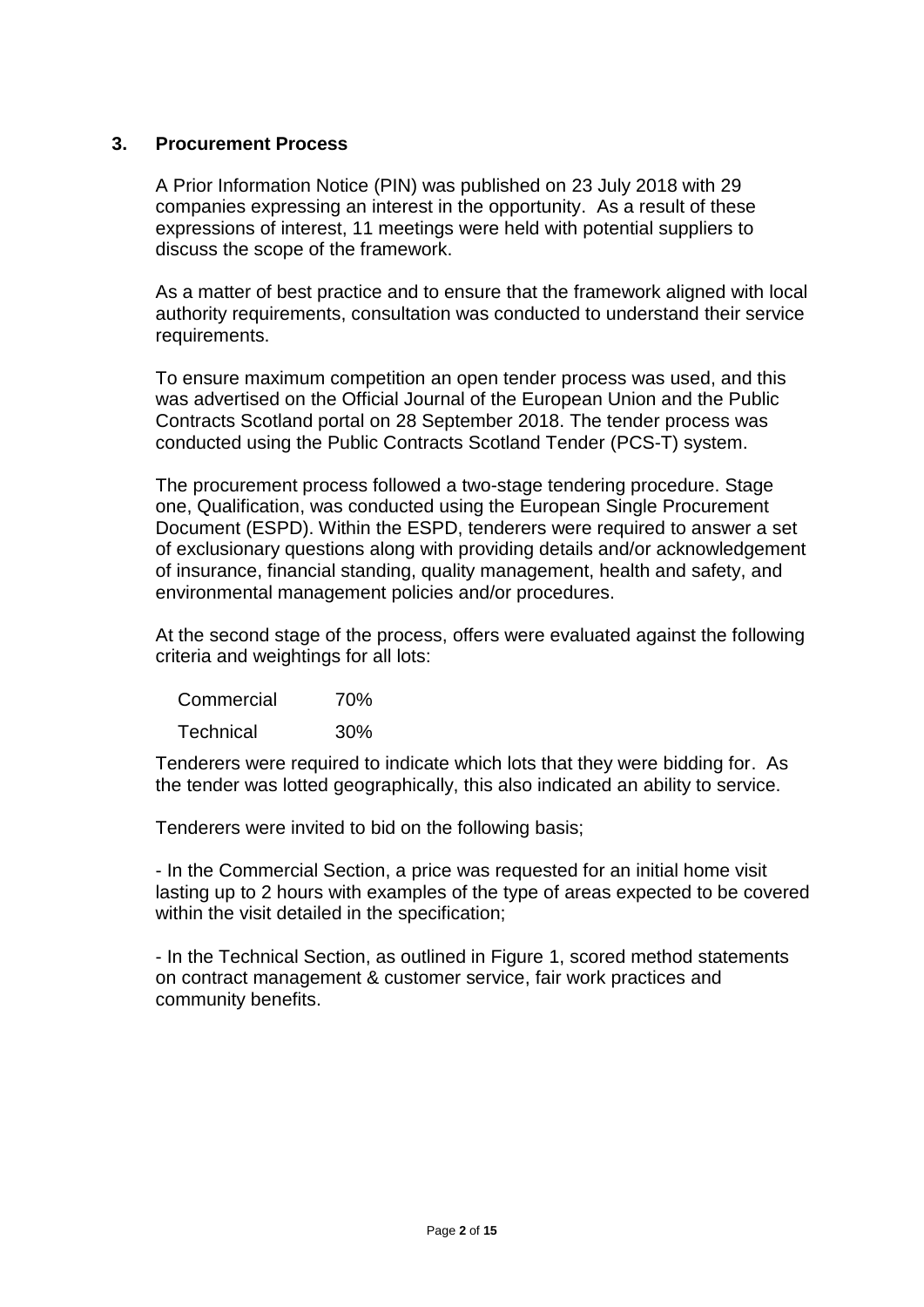#### *Figure 1: Scoring Breakdown*

| <b>Section</b>        | <b>Question</b>                           | <b>Maximum Score</b><br><b>Available</b> |
|-----------------------|-------------------------------------------|------------------------------------------|
| <b>Commercial 70%</b> |                                           |                                          |
|                       | contract management &<br>customer service | 20                                       |
| <b>Technical 30%</b>  | fair work practices                       | 5                                        |
|                       | community benefits                        | 5                                        |

## **4. Report on Offers Received**

The tender document was accessed by 24 organisations with 9 of these submitting an offer.

Despite significant engagement with the marketplace, unfortunately, 2 lots failed to attract any bids. Those lots were:

Lot 22 - Orkney Islands Council Area Lot 26 - Shetland Islands Council Area.

Scotland Excel will continue to liaise with these councils following award of this framework, including offering assistance with any future local procurement processes.

A summary of all offers received from tenderers, and their SME status is outlined in Appendix 1.

## **5. Recommendations**

Based on the evaluation undertaken in line with the criteria and weightings set out above, it is recommended that a multiple supplier framework agreement is awarded to the 9 tenderers outlined in Appendix 2.

All recommended suppliers are SMEs, with 1 of these being classified as a micro business. Appendix 1 outlines the location of tenderers who submitted an offer, with all of them being based in Scotland.

These suppliers provide the range of services required by local authorities, as well as representing best value and meeting all technical specifications.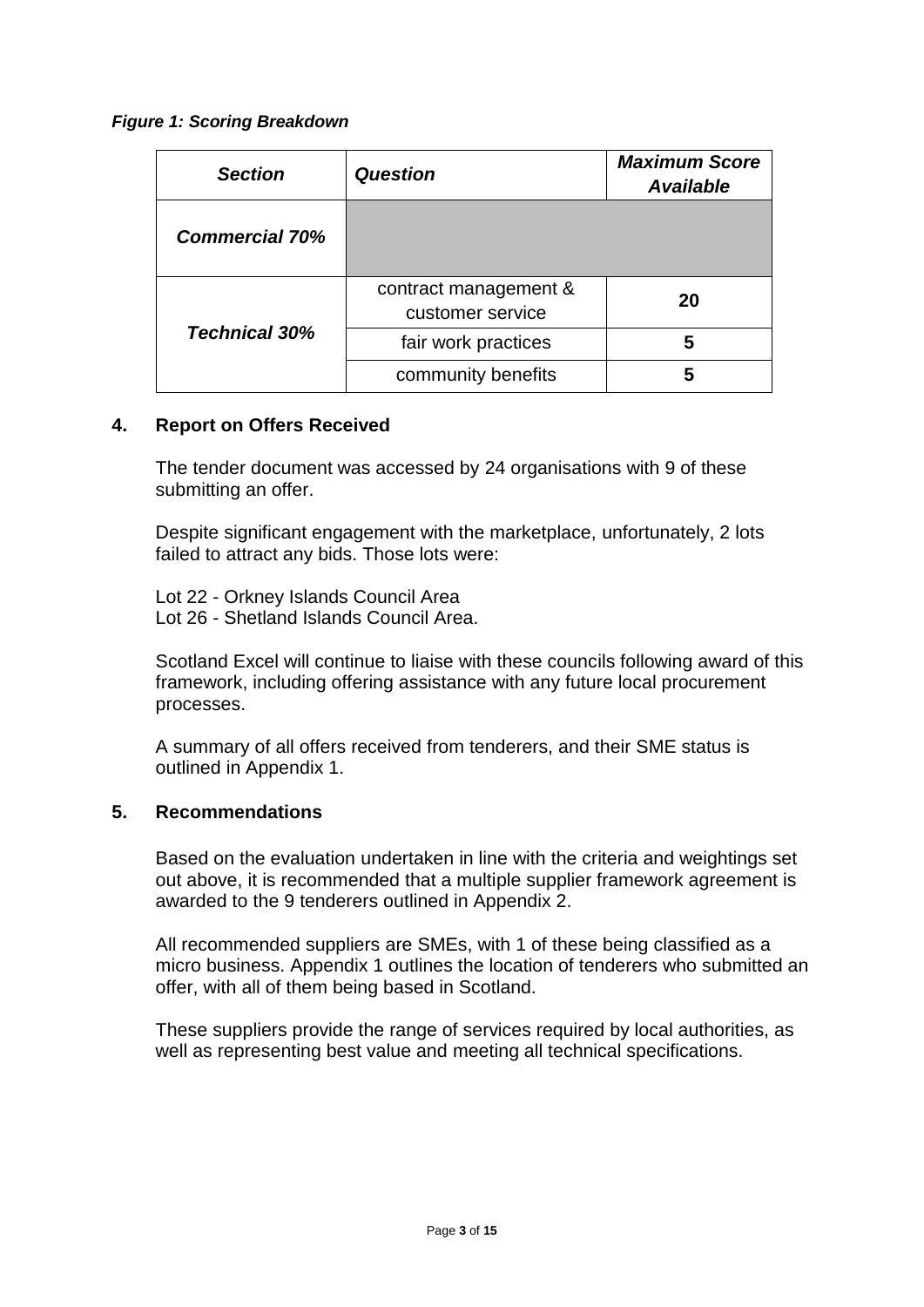## **6. Benefits**

## **Savings**

Recently the Scottish Government have changed the way in which grants relating to energy efficiency is to be used. Previously it was all geared towards improvement works but now up to 15% of this funding is to be used to provide practical energy advice and advocacy. As a result, this tender is a new procurement opportunity for these services within local authorities and this is also the first time that energy advice has been procured in this way. Therefore, no benchmarking can be conducted at this time. However, due to the nature of the advice being provided, monetary savings will be achieved by tenants within local authorities by tackling their fuel poverty and energy efficiency.

## **Price Stability**

Tenderers have accepted as part of the terms & conditions of the framework that they will hold prices firm for the first 24 months of the framework.

After the initial 24 months fixed pricing periods offered, suppliers may submit a request for a price variance on an annual basis. Suppliers may submit a price decrease at any time throughout the duration of the framework.

#### **Sustainable Procurement Benefits**

#### **Community Benefits**

Tenderers were asked to detail community benefit initiatives that they would commit to deliver throughout the duration of the framework depending on spend levels.

Community benefits received as part of the tender submissions included; sponsorship, work experience placements, employability workshops, training sessions and the recruitment of modern apprentices and/or staff members.

#### **Fair Work Practices**

Tenderers were also asked to confirm their approach to fair work practices and the Living Wage, details of which can be found in Appendix 3. All recommended suppliers for this framework pay the Living Wage or above.

#### **Sustainability**

This service will assist in removing vulnerable householders from fuel poverty by providing advocacy advice with utility providers, ensuring metering issues are dealt with, educating householders on optimum heating regimes and making sure householders are on the best tariff with utility providers.

#### **Other Benefits**

Successful offers have also been received from 4 Scottish social enterprises and also 4 companies with charitable status.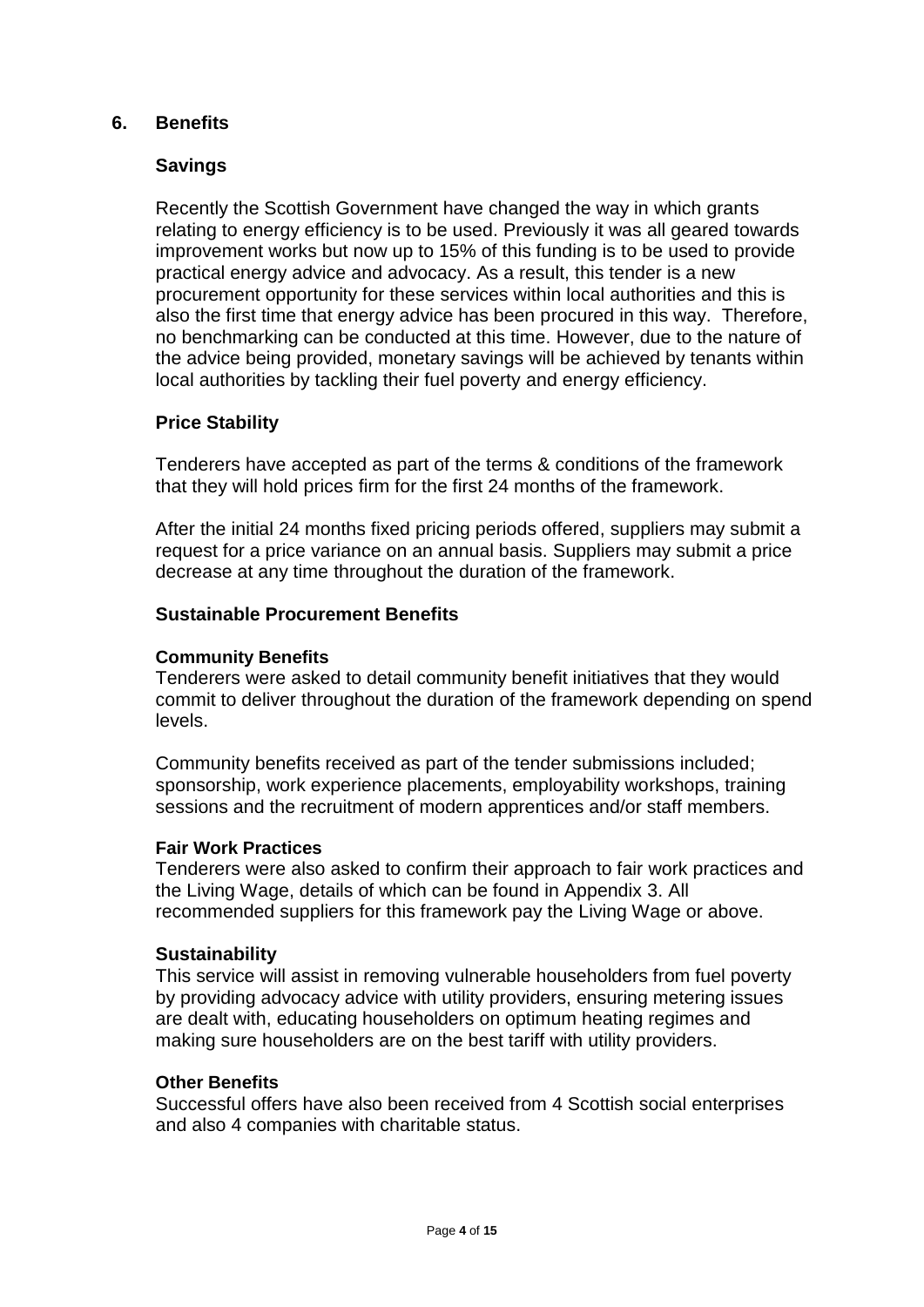In one of the social enterprises 15% staff have a declared disability and 35% staff live within the 20% most deprived areas as defined by the Scottish Index of Multiple Deprivation.

## **7. Contract Mobilisation and Management**

Both suppliers and participating members will be issued with a mobilisation pack containing information relating to the operation of the framework, roles and responsibilities, management information requirements and community benefits commitments.

In accordance with Scotland Excel's established contract and supplier management programme, this framework has been classified as a level 3 arrangement in terms of both risk and spend. As such, Scotland Excel will review the framework with suppliers as appropriate, whilst monitoring management information and community benefits associated with this framework.

## **8. Summary**

This framework for the Provision of Energy Advice aims to maximise collaboration, consolidate demand and deliver best value. Benefits can be reported in relation to price stability, sustainability and community benefits.

The Executive Sub Committee is requested to approve the recommendation to award placings on this framework to the suppliers as detailed in Appendix 2.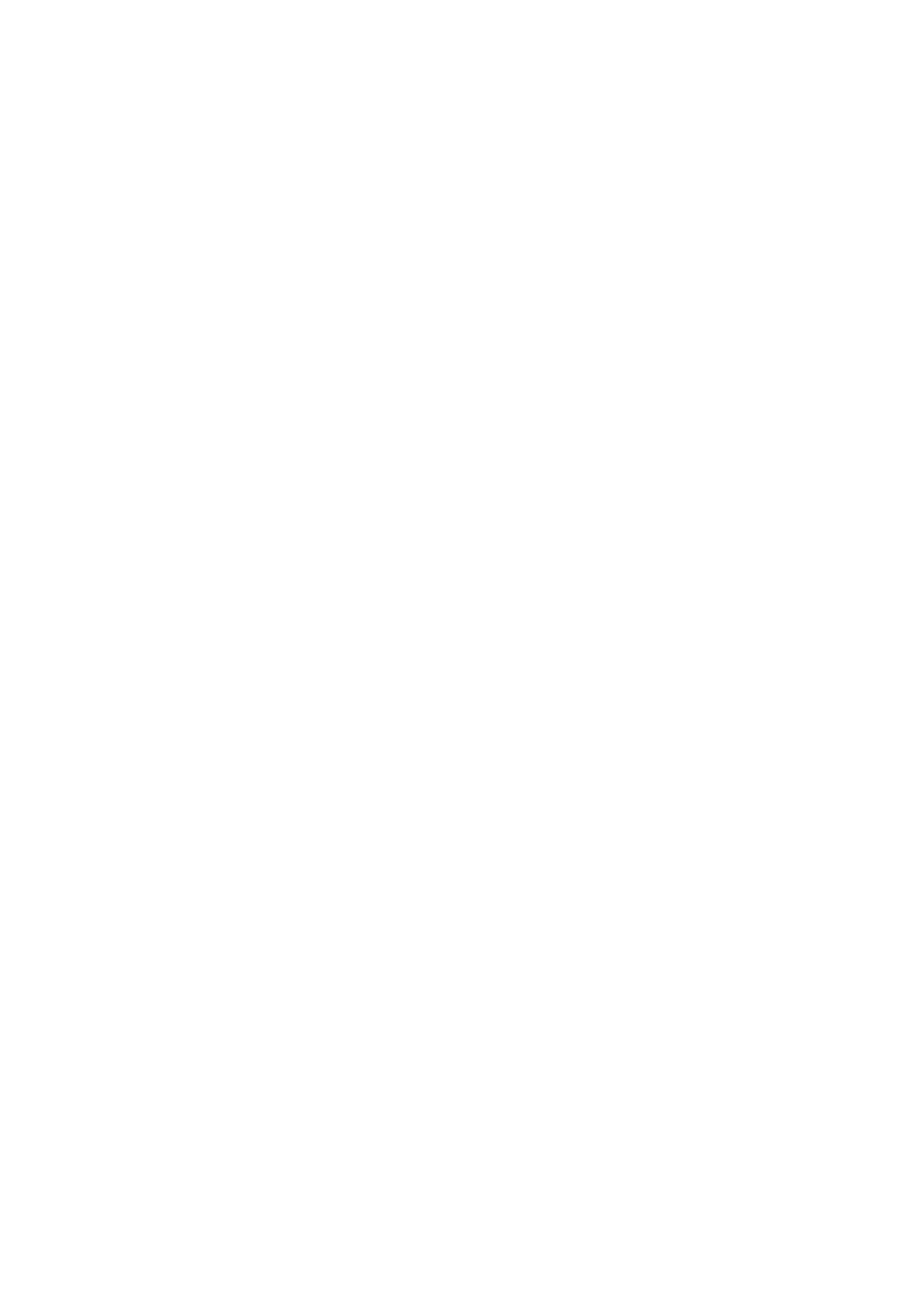## **Appendix 1 – Offers Received & SME Status**

| <b>TENDERER</b>                                                                                          | <b>SME</b><br><b>STATUS</b> | <b>LOCATION</b> | <b>LOTS TENDERED</b>                                                                                             |
|----------------------------------------------------------------------------------------------------------|-----------------------------|-----------------|------------------------------------------------------------------------------------------------------------------|
| Argyll, Lomond and the Islands<br>Energy Agency (ALIenergy)<br>(Company Registration Number<br>SC211429) | Small                       | Oban            | 4                                                                                                                |
| Changeworks Resources for Life<br>(Company Registration Number<br>SC103904)                              | Medium                      | Edinburgh       | 4, 10, 12, 14, 16, 18, 25, 32                                                                                    |
| <b>Energy Agency</b><br>(Company Registration Number<br>SC191428)                                        | <b>Medium</b>               | Ayr             | 1, 2, 3, 4, 5, 6, 7, 8, 9, 10, 11, 12, 13,<br>14, 15, 16, 17, 18, 19, 20, 21, 23, 24,<br>25, 27, 28, 29, 31 & 32 |
| <b>Greener Kirkcaldy Ltd</b><br>(Company Registration Number<br>SC371318)                                | Small                       | Kirkcaldy       | 14                                                                                                               |
| MPC Energy Ltd<br>(Company Registration Number<br>SC533343)                                              | Micro                       | Clydebank       | 4, 9 & 31                                                                                                        |
| Scarf<br>(Company Registration Number<br>SC094819)                                                       | <b>Medium</b>               | Aberdeen        | 1, 2, 3, 7, 19 & 23                                                                                              |
| <b>Social Enterprise Direct</b><br>(Company Registration Number<br>SC415583)                             | Small                       | Glasgow         | 5, 8, 9, 11, 13, 15, 17, 20, 21, 24, 27,<br>29, 30 & 31                                                          |
| The Wise Group<br>(Company Registration Number<br>SC091095)                                              | <b>Medium</b>               | Glasgow         | 5, 9, 11, 13, 15, 17, 21, 24, 28, 29 &<br>31                                                                     |
| Tighean Innse Gall Limited<br>(Company Registration Number<br>SP2410RS)                                  | Small                       | Stornoway       | 30                                                                                                               |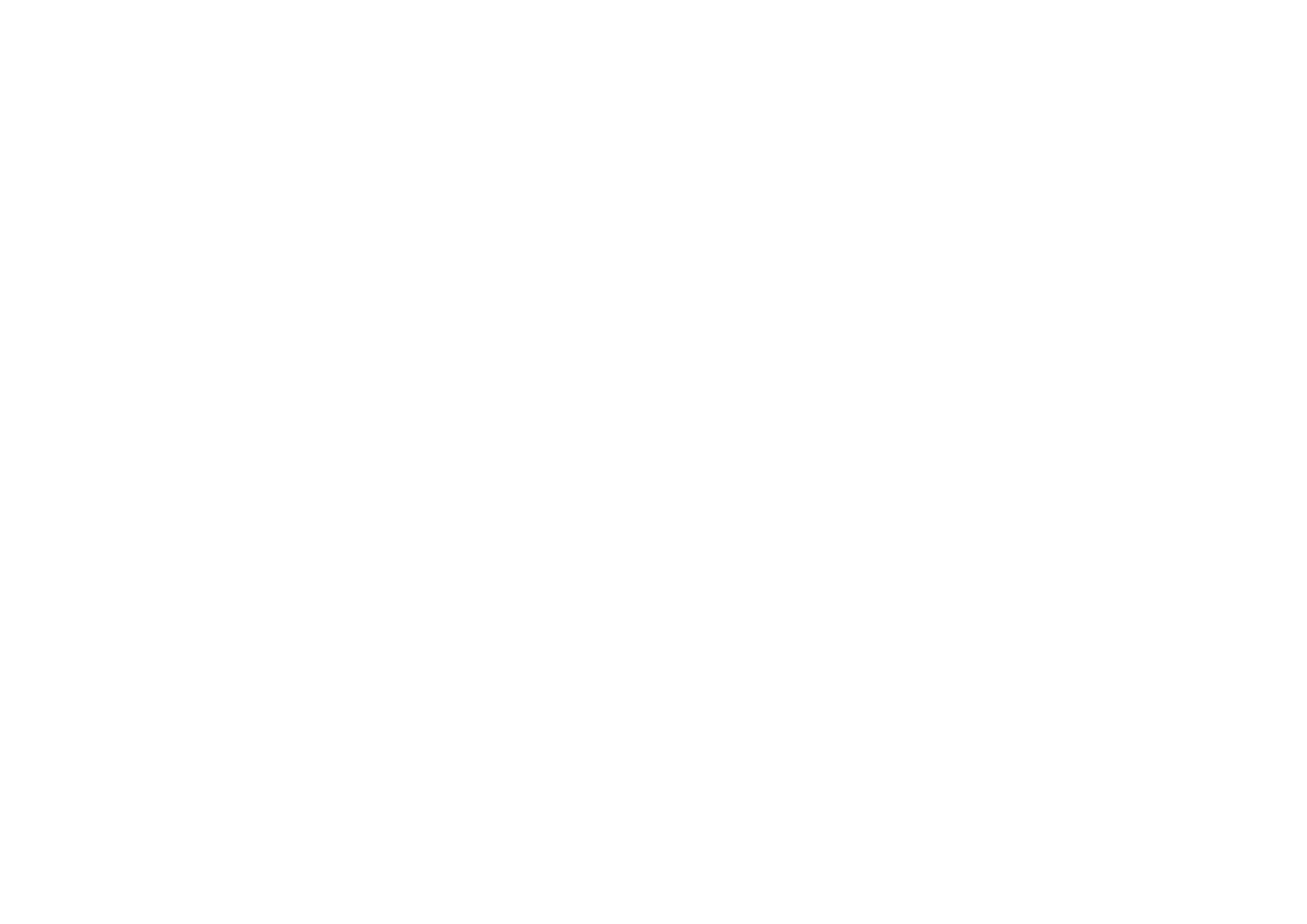# **Appendix 2 - Scoring and Recommendations**

| Lot 1 - Aberdeen City Council Area |         |                        |
|------------------------------------|---------|------------------------|
| <b>Tenderer</b>                    |         | Score   Awarded to Lot |
| Scarf                              | 92.50 l | Yes                    |
| <b>Energy Agency</b>               | 48.37   | Yes                    |

| Lot 2 - Aberdeenshire Council Area |             |                        |
|------------------------------------|-------------|------------------------|
| <b>Tenderer</b>                    |             | Score   Awarded to Lot |
| Scarf                              | 92.50   Yes |                        |
| <b>Energy Agency</b>               | 50.93       | Yes                    |

| Lot 3 - Angus Council Area |       |                        |
|----------------------------|-------|------------------------|
| <b>Tenderer</b>            |       | Score   Awarded to Lot |
| Scarf                      | 92.50 | Yes                    |
| <b>Energy Agency</b>       | 50.93 | Yes                    |

| Lot 4 - Argyll & Bute Council Area                       |              |                       |  |
|----------------------------------------------------------|--------------|-----------------------|--|
| <b>Tenderer</b>                                          | <b>Score</b> | <b>Awarded to Lot</b> |  |
| <b>MPC Energy Ltd</b>                                    | 72.50        | Yes                   |  |
| Argyll, Lomond and the Islands Energy Agency (ALIenergy) | 56.50        | Yes                   |  |
| Changeworks Resources for Life                           | 43.84        | No                    |  |
| Energy Agency                                            | 38.33        | No                    |  |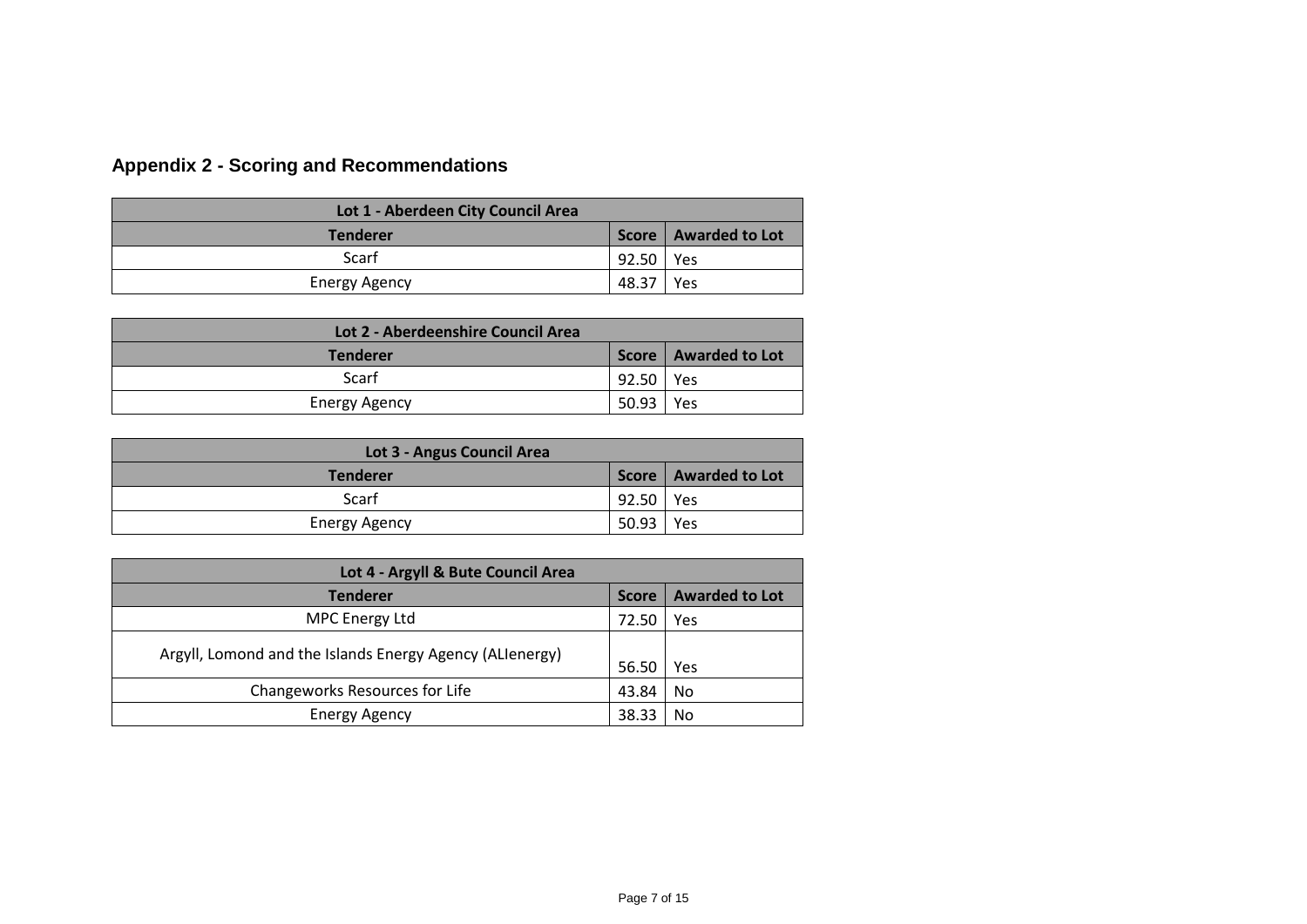| Lot 5 - Clackmannanshire Council Area |              |                       |
|---------------------------------------|--------------|-----------------------|
| <b>Tenderer</b>                       | <b>Score</b> | <b>Awarded to Lot</b> |
| Social Enterprise Direct              | 96.25        | Yes                   |
| The Wise Group                        | 51.47        | Yes                   |
| <b>Energy Agency</b>                  | 26.35        | No                    |

| Lot 6 - Dumfries & Galloway Council Area |             |                        |
|------------------------------------------|-------------|------------------------|
| <b>Tenderer</b>                          |             | Score   Awarded to Lot |
| Energy Agency                            | 85.00   Yes |                        |

| Lot 7 - Dundee City Council Area |             |                        |
|----------------------------------|-------------|------------------------|
| <b>Tenderer</b>                  |             | Score   Awarded to Lot |
| Scarf                            | 92.50   Yes |                        |
| <b>Energy Agency</b>             | 48.37       | No                     |

| Lot 8 - East Ayrshire Council Area |              |                       |
|------------------------------------|--------------|-----------------------|
| <b>Tenderer</b>                    | <b>Score</b> | <b>Awarded to Lot</b> |
| Social Enterprise Direct           | 96.25        | Yes                   |
| <b>Energy Agency</b>               | 32.02        | No                    |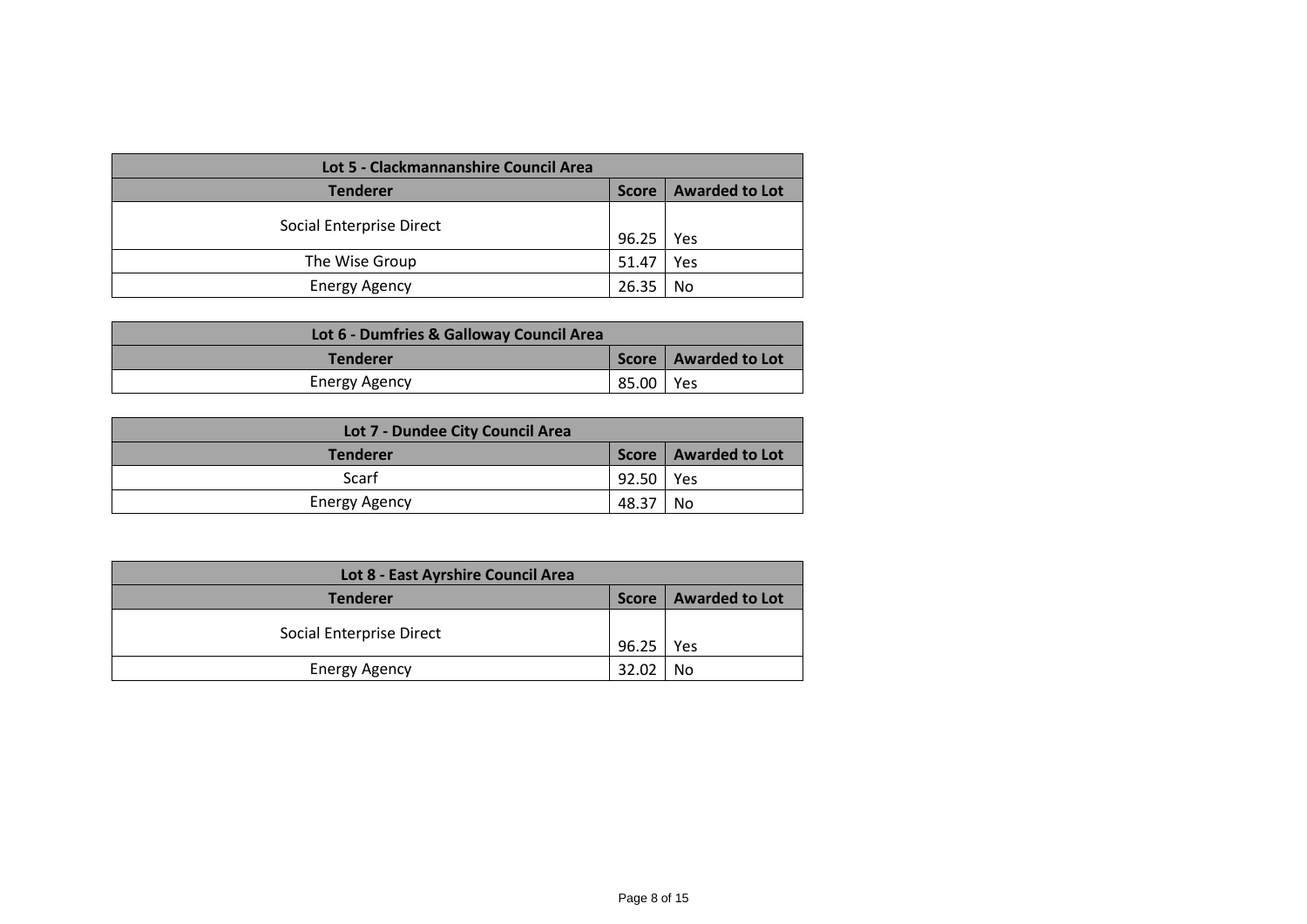| Lot 9 - East Dunbartonshire Council Area |              |                       |
|------------------------------------------|--------------|-----------------------|
| <b>Tenderer</b>                          | <b>Score</b> | <b>Awarded to Lot</b> |
| Social Enterprise Direct                 | 96.25        | Yes                   |
| The Wise Group                           | 51.47        | Yes                   |
| <b>MPC Energy Ltd</b>                    | 36.55        | No                    |
| <b>Energy Agency</b>                     | 26.35        | No                    |

| Lot 10 - East Lothian Council Area |             |                        |
|------------------------------------|-------------|------------------------|
| <b>Tenderer</b>                    |             | Score   Awarded to Lot |
| Changeworks Resources for Life     | 88.75   Yes |                        |
| <b>Energy Agency</b>               | 63.30   Yes |                        |

| Lot 11 - East Renfrewshire Council Area |              |                       |
|-----------------------------------------|--------------|-----------------------|
| <b>Tenderer</b>                         | <b>Score</b> | <b>Awarded to Lot</b> |
| Social Enterprise Direct                | 96.25        | Yes                   |
| The Wise Group                          | 51.47        | Yes                   |
| <b>Energy Agency</b>                    | 32.02        | No                    |

| Lot 12 - City of Edinburgh Council Area |             |                        |
|-----------------------------------------|-------------|------------------------|
| <b>Tenderer</b>                         |             | Score   Awarded to Lot |
| Changeworks Resources for Life          | 88.75   Yes |                        |
| Energy Agency                           | 57.23 1     | <b>Yes</b>             |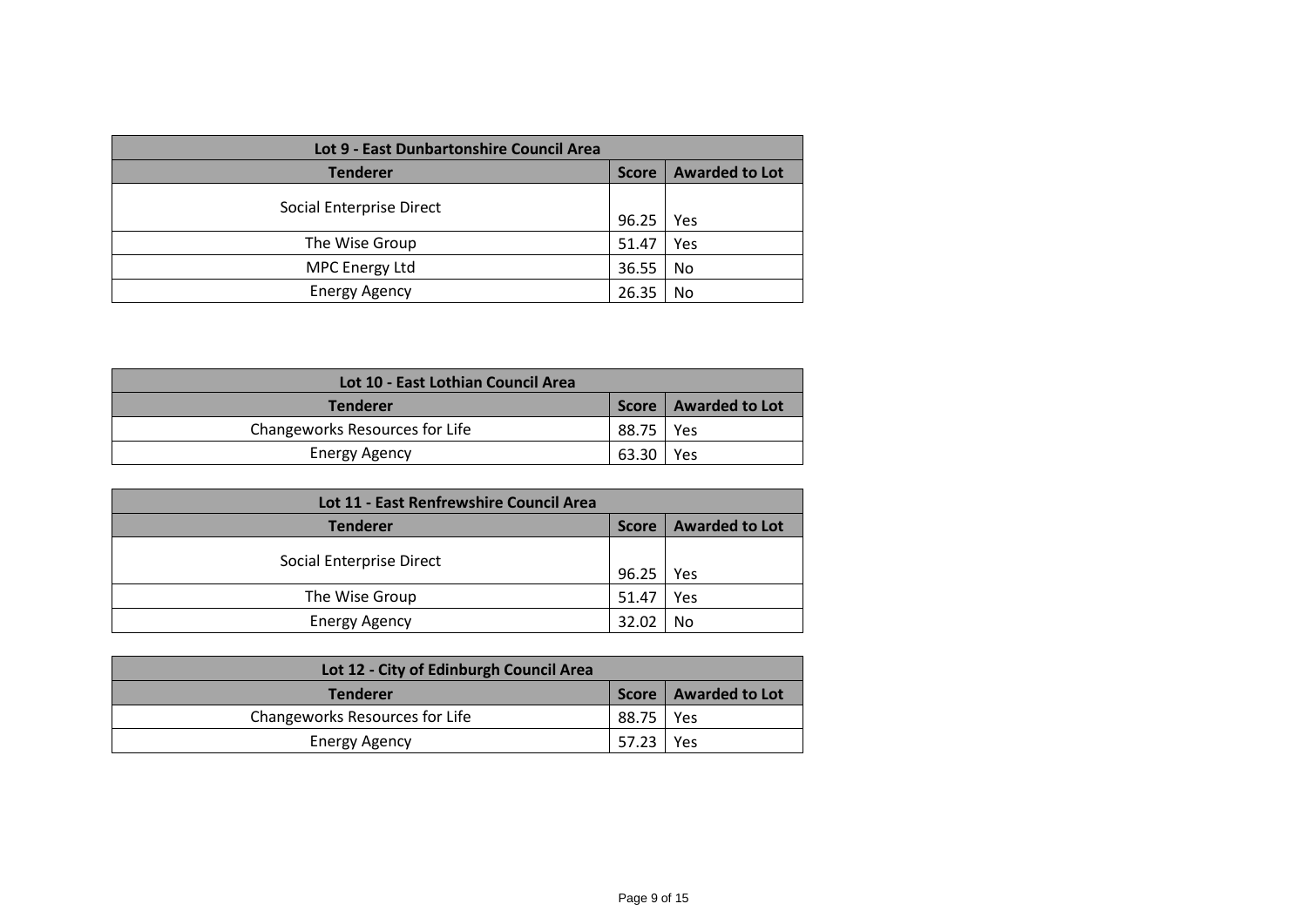| Lot 13 - Falkirk Council Area |              |                |
|-------------------------------|--------------|----------------|
| <b>Tenderer</b>               | <b>Score</b> | Awarded to Lot |
| Social Enterprise Direct      | 96.25        | Yes            |
| The Wise Group                | 51.47        | Yes            |
| <b>Energy Agency</b>          | 26.35        | No             |

| Lot 14 - Fife Council Area     |         |                        |
|--------------------------------|---------|------------------------|
| Tenderer                       |         | Score   Awarded to Lot |
| Greener Kirkcaldy Ltd          | 93.75   | Yes                    |
| Changeworks Resources for Life | 44.29 l | - No                   |
| <b>Energy Agency</b>           | 33.90   | No                     |

| Lot 15 - Glasgow City Council Area |              |                       |
|------------------------------------|--------------|-----------------------|
| <b>Tenderer</b>                    | <b>Score</b> | <b>Awarded to Lot</b> |
| Social Enterprise Direct           | 96.25        | Yes                   |
| The Wise Group                     | 57.37        | Yes                   |
| <b>Energy Agency</b>               | 26.35        | No                    |

| Lot 16 - Highland Council Area |             |                        |
|--------------------------------|-------------|------------------------|
| <b>Tenderer</b>                |             | Score   Awarded to Lot |
| Changeworks Resources for Life | 88.75   Yes |                        |
| <b>Energy Agency</b>           | 83.83       | Yes                    |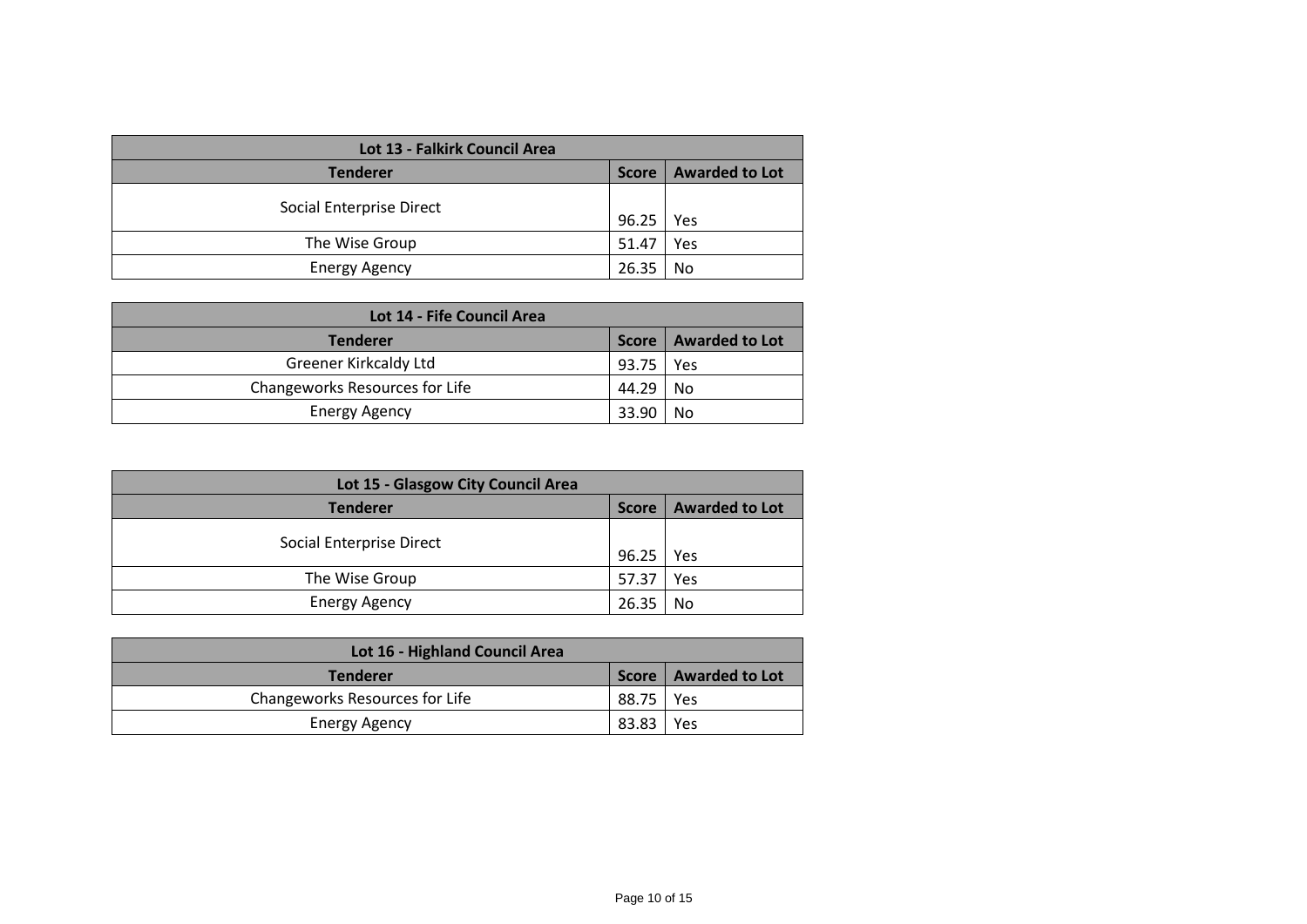| Lot 17 - Inverclyde Council Area |              |                       |
|----------------------------------|--------------|-----------------------|
| <b>Tenderer</b>                  | <b>Score</b> | <b>Awarded to Lot</b> |
| Social Enterprise Direct         | 96.25        | Yes                   |
| The Wise Group                   | 57.37        | Yes                   |
| <b>Energy Agency</b>             | 26.35        | No                    |

| Lot 18 - Midlothian Council Area |             |                        |
|----------------------------------|-------------|------------------------|
| <b>Tenderer</b>                  |             | Score   Awarded to Lot |
| Changeworks Resources for Life   | 88.75   Yes |                        |
| Energy Agency                    | 58.63       | Yes                    |

| Lot 19 - Moray Council Area |             |                        |
|-----------------------------|-------------|------------------------|
| <b>Tenderer</b>             |             | Score   Awarded to Lot |
| Scarf                       | 92.50   Yes |                        |
| <b>Energy Agency</b>        | 50.93       | Yes                    |

| Lot 20 - North Ayrshire Council Area |              |                       |
|--------------------------------------|--------------|-----------------------|
| Tenderer                             | <b>Score</b> | <b>Awarded to Lot</b> |
| Social Enterprise Direct             | 96.25        | Yes                   |
| <b>Energy Agency</b>                 | 32.02        | No                    |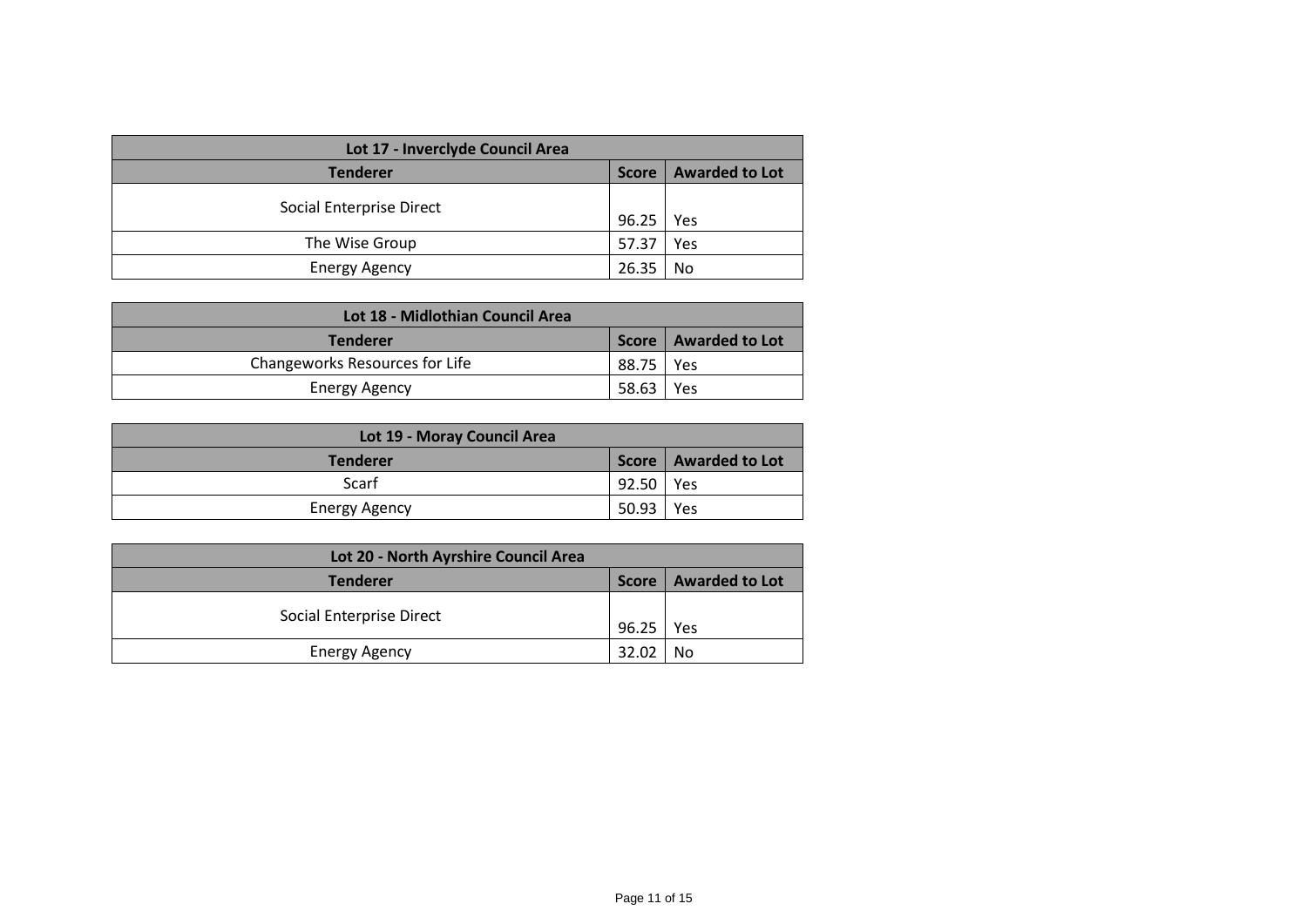| Lot 21 - North Lanarkshire Council Area |              |                       |
|-----------------------------------------|--------------|-----------------------|
| <b>Tenderer</b>                         | <b>Score</b> | <b>Awarded to Lot</b> |
| Social Enterprise Direct                | 96.25        | Yes                   |
| The Wise Group                          | 51.47        | Yes                   |
| <b>Energy Agency</b>                    | 26.35        | No                    |

| Lot 22 - Orkney Islands Council Area |                        |
|--------------------------------------|------------------------|
| <b>Tenderer</b>                      | Score   Awarded to Lot |
| No Bids                              |                        |

| Lot 23 - Perth & Kinross Council Area     |             |     |  |
|-------------------------------------------|-------------|-----|--|
| Score   Awarded to Lot<br><b>Tenderer</b> |             |     |  |
| Scarf                                     | 92.50   Yes |     |  |
| <b>Energy Agency</b>                      | 50.93       | Yes |  |

| Lot 24 - Renfrewshire Council Area |              |                       |  |  |
|------------------------------------|--------------|-----------------------|--|--|
| <b>Tenderer</b>                    | <b>Score</b> | <b>Awarded to Lot</b> |  |  |
| Social Enterprise Direct           | 96.25        | Yes                   |  |  |
| The Wise Group                     | 57.37        | Yes                   |  |  |
| <b>Energy Agency</b>               | 32.02        | No                    |  |  |

| Lot 25 - Scottish Borders Council Area |       |                        |  |
|----------------------------------------|-------|------------------------|--|
| <b>Tenderer</b>                        |       | Score   Awarded to Lot |  |
| Energy Agency                          | 85.00 | Yes                    |  |
| Changeworks Resources for Life         | 80.42 | Yes                    |  |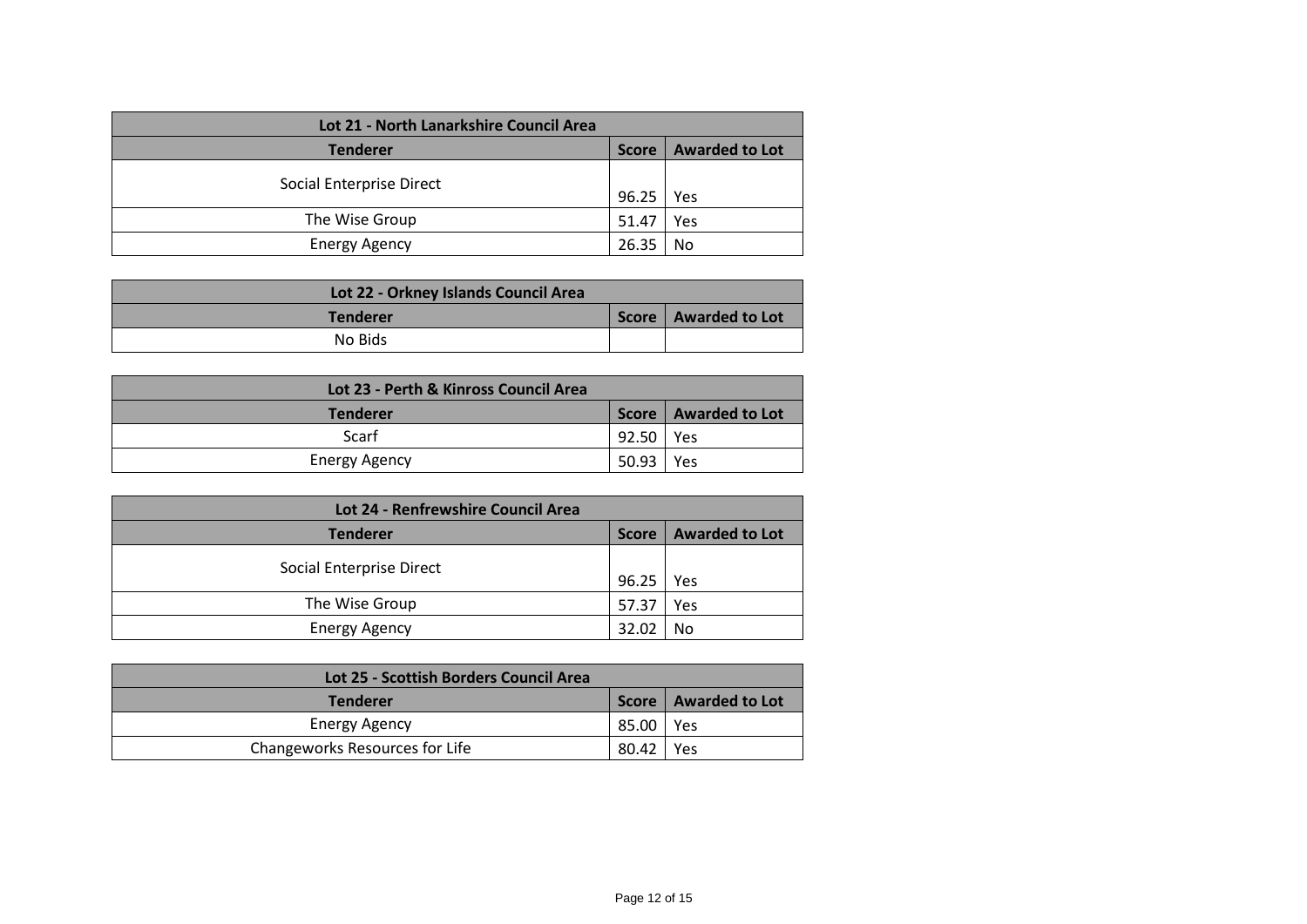| Lot 26 - Shetland Islands Council Area |                        |  |
|----------------------------------------|------------------------|--|
| <b>Tenderer</b>                        | Score   Awarded to Lot |  |
| No Bids                                |                        |  |

| Lot 27 - South Ayrshire Council Area |              |                       |  |  |
|--------------------------------------|--------------|-----------------------|--|--|
| <b>Tenderer</b>                      | <b>Score</b> | <b>Awarded to Lot</b> |  |  |
| Social Enterprise Direct             | 96.25        | Yes                   |  |  |
| <b>Energy Agency</b>                 | 32 O2        | No                    |  |  |

| Lot 28 - South Lanarkshire Council Area |           |                        |  |  |
|-----------------------------------------|-----------|------------------------|--|--|
| <b>Tenderer</b>                         |           | Score   Awarded to Lot |  |  |
| The Wise Group                          | 90.00 Yes |                        |  |  |
| <b>Energy Agency</b>                    | 52.87     | Yes                    |  |  |

| Lot 29 - Stirling Council Area |              |                       |  |  |
|--------------------------------|--------------|-----------------------|--|--|
| <b>Tenderer</b>                | <b>Score</b> | <b>Awarded to Lot</b> |  |  |
| Social Enterprise Direct       | 96.25        | Yes                   |  |  |
| The Wise Group                 | 51.47        | Yes                   |  |  |
| <b>Energy Agency</b>           | 26.35        | No                    |  |  |

| Lot 30 - Western Isles Council Area |              |                |  |  |
|-------------------------------------|--------------|----------------|--|--|
| <b>Tenderer</b>                     | <b>Score</b> | Awarded to Lot |  |  |
| Social Enterprise Direct            | 96.25        | l Yes          |  |  |
| Tighean Innse Gall Limited          | 74.54        | Yes            |  |  |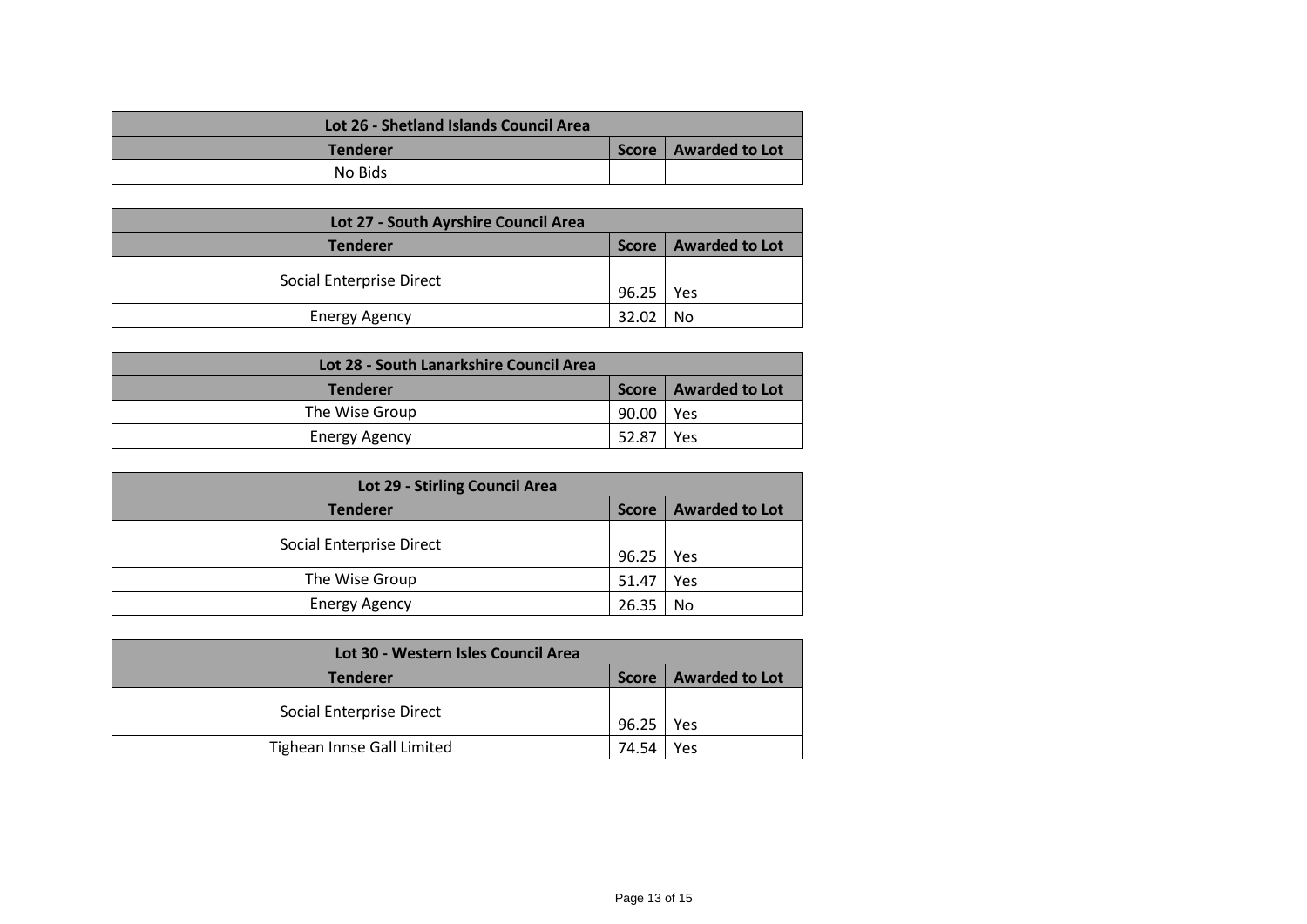| Lot 31 - West Dunbartonshire Council Area                |       |     |  |  |  |
|----------------------------------------------------------|-------|-----|--|--|--|
| <b>Awarded to Lot</b><br><b>Tenderer</b><br><b>Score</b> |       |     |  |  |  |
| Social Enterprise Direct                                 | 96.25 | Yes |  |  |  |
| The Wise Group                                           | 57.37 | Yes |  |  |  |
| <b>MPC Energy Ltd</b>                                    | 36.55 | No  |  |  |  |
| <b>Energy Agency</b>                                     | 26.35 | No  |  |  |  |

| Lot 32 - West Lothian Council Area |             |                        |  |  |
|------------------------------------|-------------|------------------------|--|--|
| <b>Tenderer</b>                    |             | Score   Awarded to Lot |  |  |
| Changeworks Resources for Life     | 88.75   Yes |                        |  |  |
| Energy Agency                      | 63.07       | Yes                    |  |  |